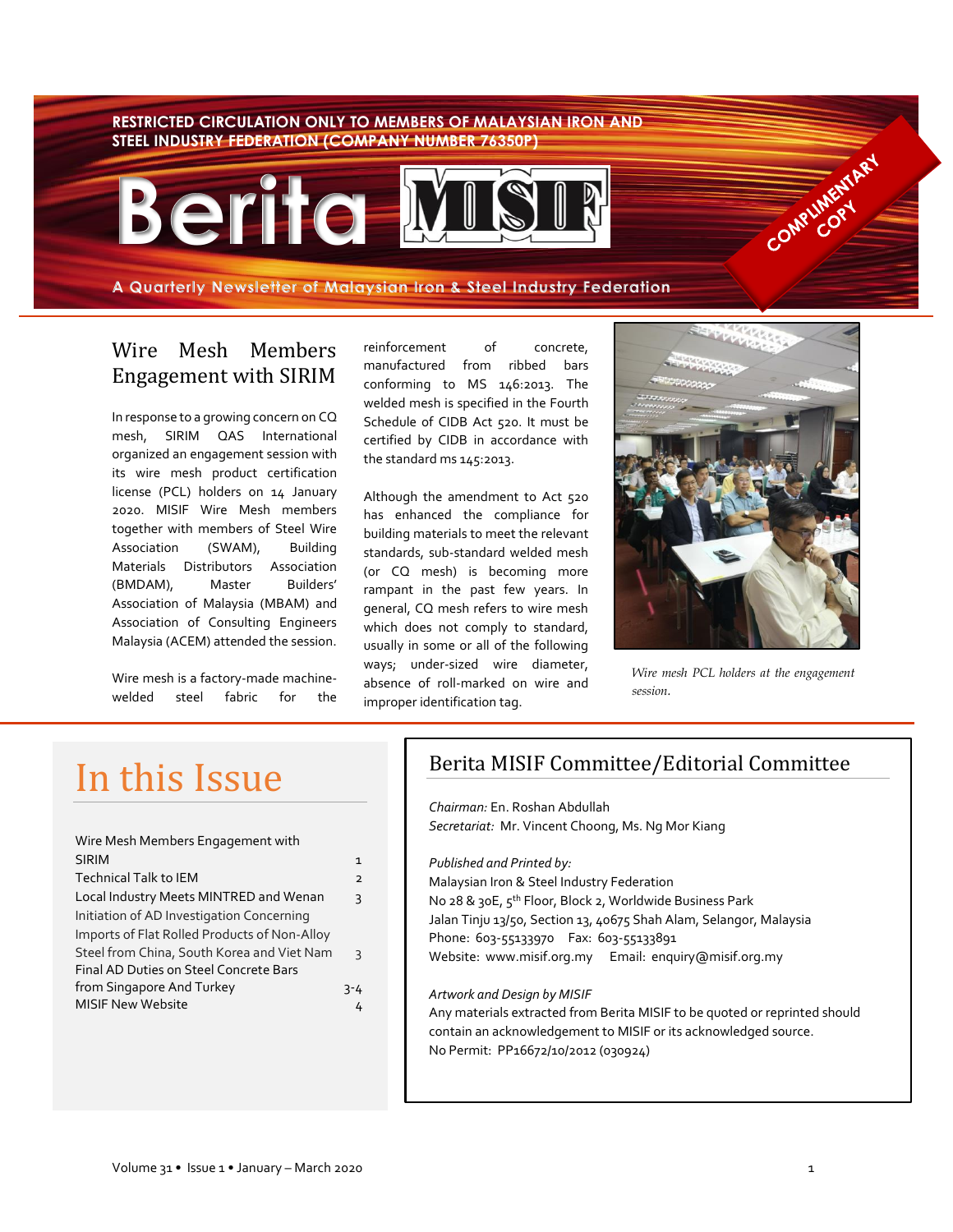In addition, misuse of certification mark is also a big problem in the industry. Certain suppliers may use an approved certification mark on the CQ mesh to give the impression of legitimacy and compliance. The certification body takes a very serious view on this matter and may initiate legal action against offenders.

It was clearly emphasized in the engagement session that all construction materials specified in the Fourth Schedule must be certified by CIDB. Any person who deals or undertakes to deal with these materials without CIDB certification will be guilty of an offence. Under Section 2(1), "deal" means to handle, use, manufacture, supply, market, transfer, sell or buy. In other words, that include suppliers, distributors, contractors, consultants and developers.

Manufacturers not complying with MS 145:2014 will have their *Perakuan Pematuhan Standard* (PPS) suspended or terminated. No party is allowed to deal with a mesh supplier without a valid PPS.

During Q & A session, a participant asked what if CQ mesh were to cast into concrete. The answer was either these elements have to be hacked out, or the developer, contractor and consultant have to sign a declaration to CIDB to take full responsibility of the cast elements.



*Panellists at the Q & A session are En. Zaini Yahya of CIDB, Puan Fauziah Ahmad, Tuan Hj. Basori Selamat and En. Wan Mohd Ramzi of SIRIM.*

It was also commented that there is a possibility insurance company may not cover for the cost of damage due to the use of CQ mesh. There could also be other potential liabilities from occupiers of the development for any subsequent quality issues.

### Technical Talk to IEM

MISIF Wire Group is one of the existing twelve (12) sectoral groups established under MISIF to look at specific interests and promotion of the group.

In view of the increasing usage of substandard mesh being detected at construction sites, MISIF formed a SIRIM-MISIF Joint Task Force on Wire Mesh to eradicate the usage of commercial quality (CQ or noncompliance) wire mesh to ensure public safety, quality of buildings, protection of consumers, and to mitigate any future unwarranted events or fatalities at construction sites.

In relation to this, SIRIM-MISIF joint Task Force gave a technical talk to the Civil and Structural Engineering Technical Division (CSETD) of IEM on 6 February 2020.

The topics presented were as follows:

- *"Mesh Application and Construction Quality Enforcement in Singapore"* by Mr. Saravanan Natarajan of Natsteel for MISIF;
- "*Product Certification Ms145:2014 Steel Fabric for Reinforcement of Concrete*" by En. Hasnol Zakaria of SIRIM QAS International.



*Mr. Saravan and En. Hasnol receiving their token of appreciation from IEM representative.*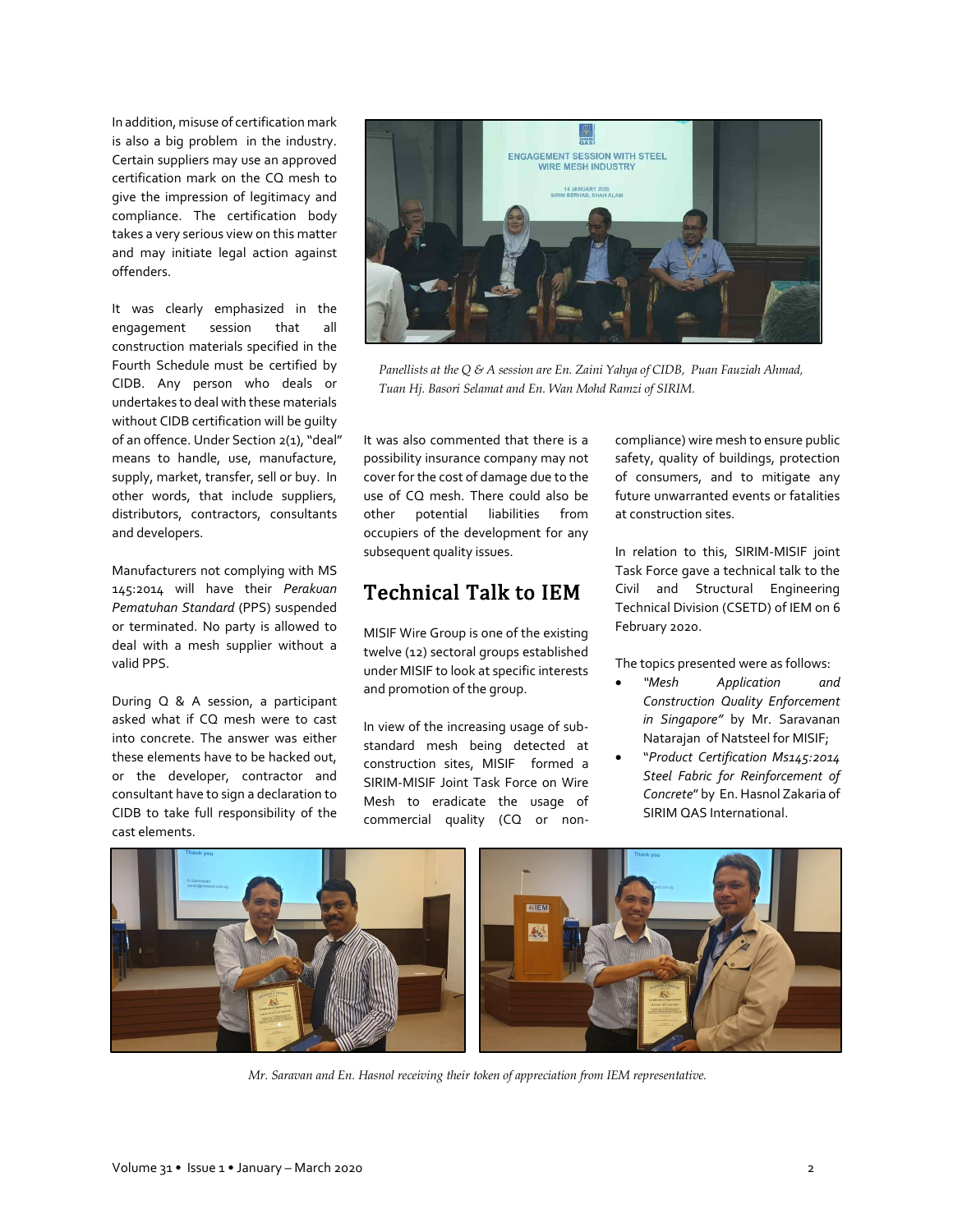# Local Industry Meets MINTRED and Wenan

MISIF and Malaysia Steel Association (MSA) were invited to a dialogue session with Ministry of International Trade & Industry, Industrial Terminal and Entrepreneur Development (MINTRED), Sarawak and Wenan Steel on 14 February 2020 in Kuching, Sarawak.

The meeting was co-chaired by Datu Liaw Soon Eng, Permanent Secretary of MINTRED and Dato' Sri Norazman bin Ayob, Deputy Secretary General (Industry) of MITI

The dialogue served as a platform for discussion between the local steel Industry with MINTRED/ Wenan Steel on the proposed Wenan project.

## Initiation of AD Investigation Concerning Imports of Flat Rolled Products of Non-Alloy Steel from China, South Korea and Viet Nam

The Government of Malaysia received a petition from NS Bluescope Malaysia Sdn. Bhd. representing the domestic industry requesting for an antidumping investigation to be conducted on imports of flat rolled products of non-alloy steel coated or plated with aluminium and zinc (subject merchandise) originated or imported from the People's Republic of China (China), Republic of Korea (Korea), and Socialist Republic of Viet Nam.

The Petitioner alleged that imports of these subject merchandises originated or imported from China, Korea and Viet Nam were being dumped into Malaysia at a price much lower than their selling price in the domestic market of the alleged countries and this had caused



*Representatives at the dialogue session.*

material injury to the domestic industry in Malaysia.

The Petitioner claimed that the dumped imports from the alleged countries had increased in terms of absolute quantity and caused material injury to the domestic industry.

The Government had evaluated and determined that there was sufficient prima facie evidence of dumping, injury and causal link and decided to initiate an anti-dumping investigation on imports of flat rolled products of nonalloy steel coated or plated with aluminium and zinc from the alleged countries under the following Harmonise System Codes (HS Codes) and ASEAN Harmonise Tariff Nomenclature (AHTN):

| 7210.61.11 00 | 7210.61.9900  |
|---------------|---------------|
| 7210.61.12 00 | 7212.50.2300  |
| 7210.61.1900  | 7212.50.24 90 |
| 7210.61.9100  | 7212.50.29 10 |
| 7210.61.92 00 | 7212.50.29.90 |

In accordance with the Countervailing and Anti-Dumping Duties Act 1993 and its related Regulations, a preliminary determination would be made within 120 days from the date of initiation. If the preliminary determination is affirmative, the Government would impose a provisional anti-dumping duty at the rate that is necessary to

prevent further injury to the domestic industry.

In connection with this investigation, Ministry of International Trade and Industry (MITI) would provide a set of questionnaires to interested parties (importers, foreign producers, exporters and associations).

Other interested parties may request for the questionnaires in writing to MITI no later than 3 April 2020. Interested parties may also provide additional supporting evidence to MITI before 17 April 2020 to support this investigation. In the event no additional information is received within the specified period, the Government would make its preliminary findings based on the available facts.

Request for questionnaires and further enquiries concerning this investigation could be directed to Trade Practices Section of MITI via alltps@miti.gov.my.

# Final AD Duties on Steel Concrete Bars from Singapore and Turkey

On 26 April 2019, the government of Malaysia initiated an anti-dumping investigation based on a petition filed by the Malaysia Steel Association representing domestic producers of steel concrete reinforcing bar (subject